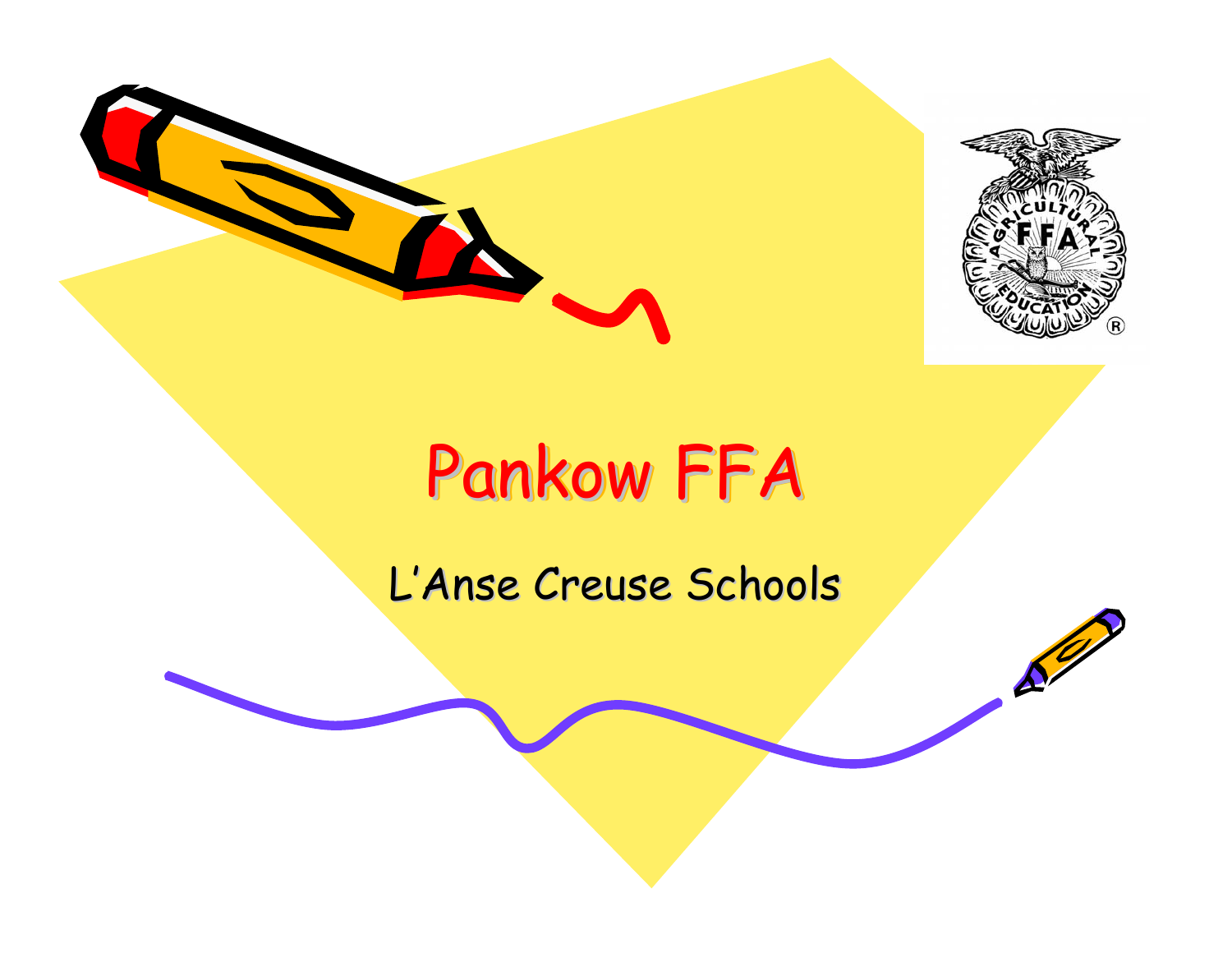### The Frederick V. Pankow Center





- • CTE (Career Technical Education)
- • MST (Math, Science, and Technology)
	- – Rigorous and accelerated program
- • Performing Arts
	- – Acting, Dancing, and TV and Broadcast media

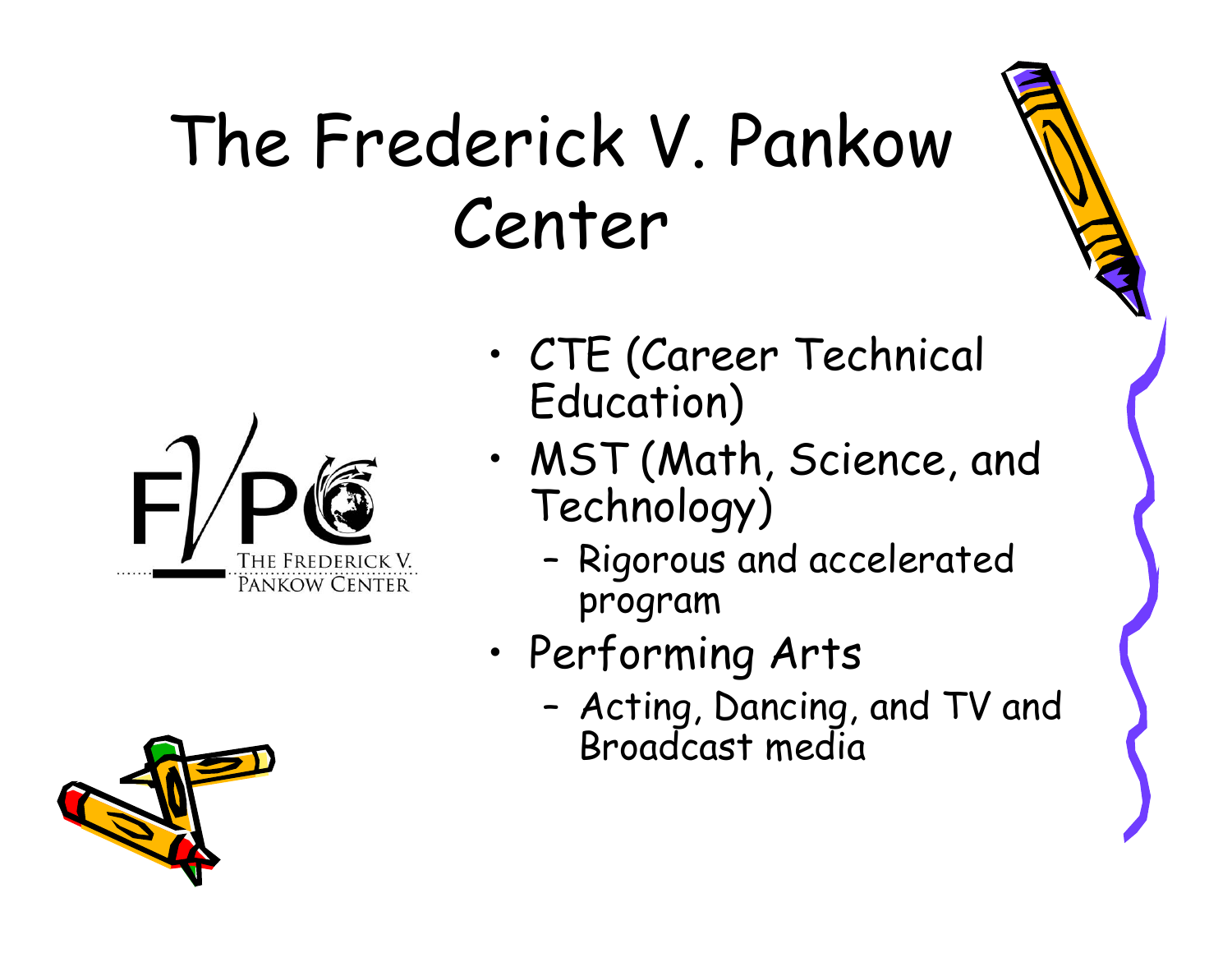## What is FFA

- • Future Farmers of America
- •Leadership/CTE
- • Only Macomb County Chapter
- •60 active members



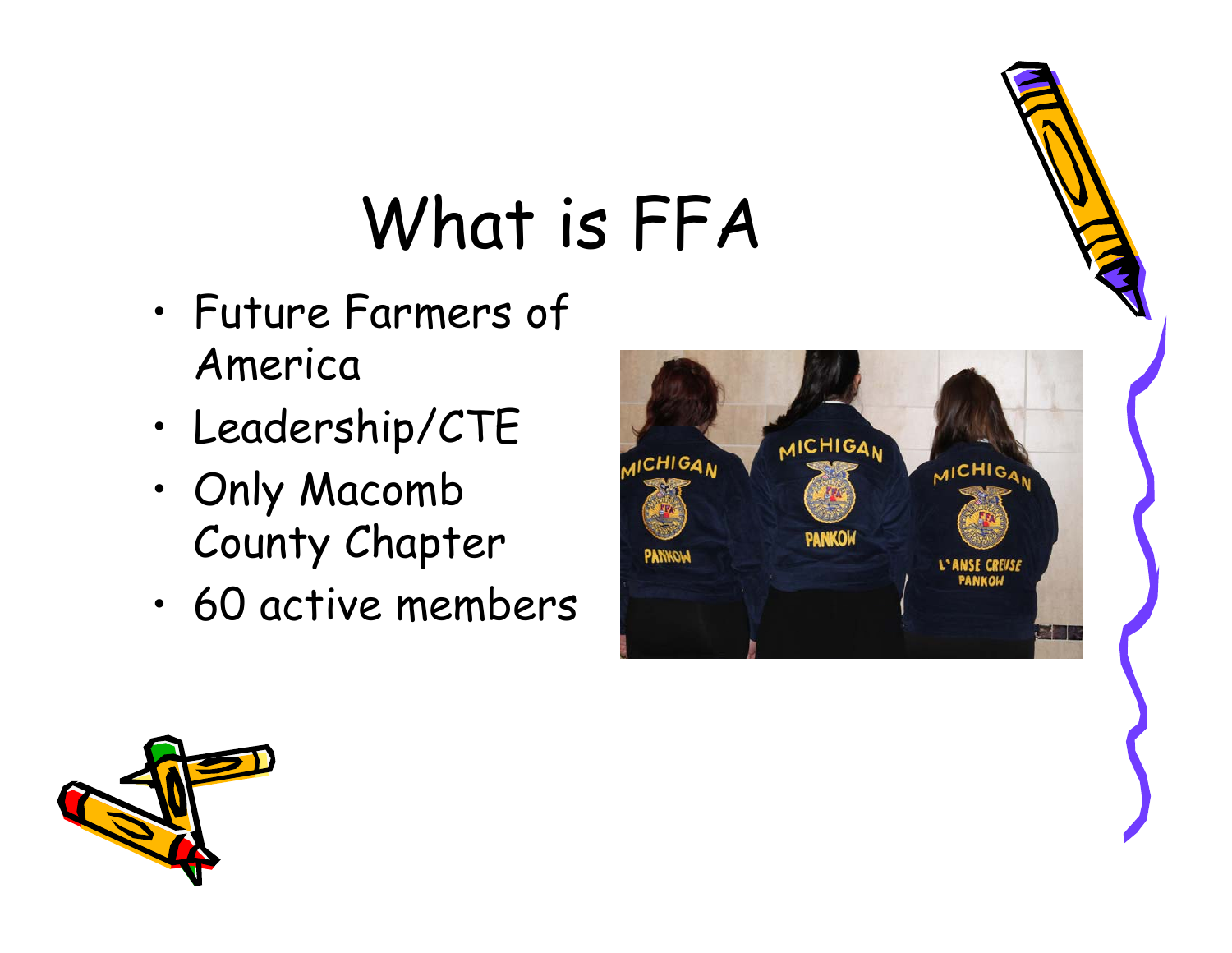### Student Activities

- Community Service
	- –Community Gardens
	- Easter Baskets
	- –Elementary Students
	- Senior Citizen projects
- Leadership
- Career Development
	- Skills



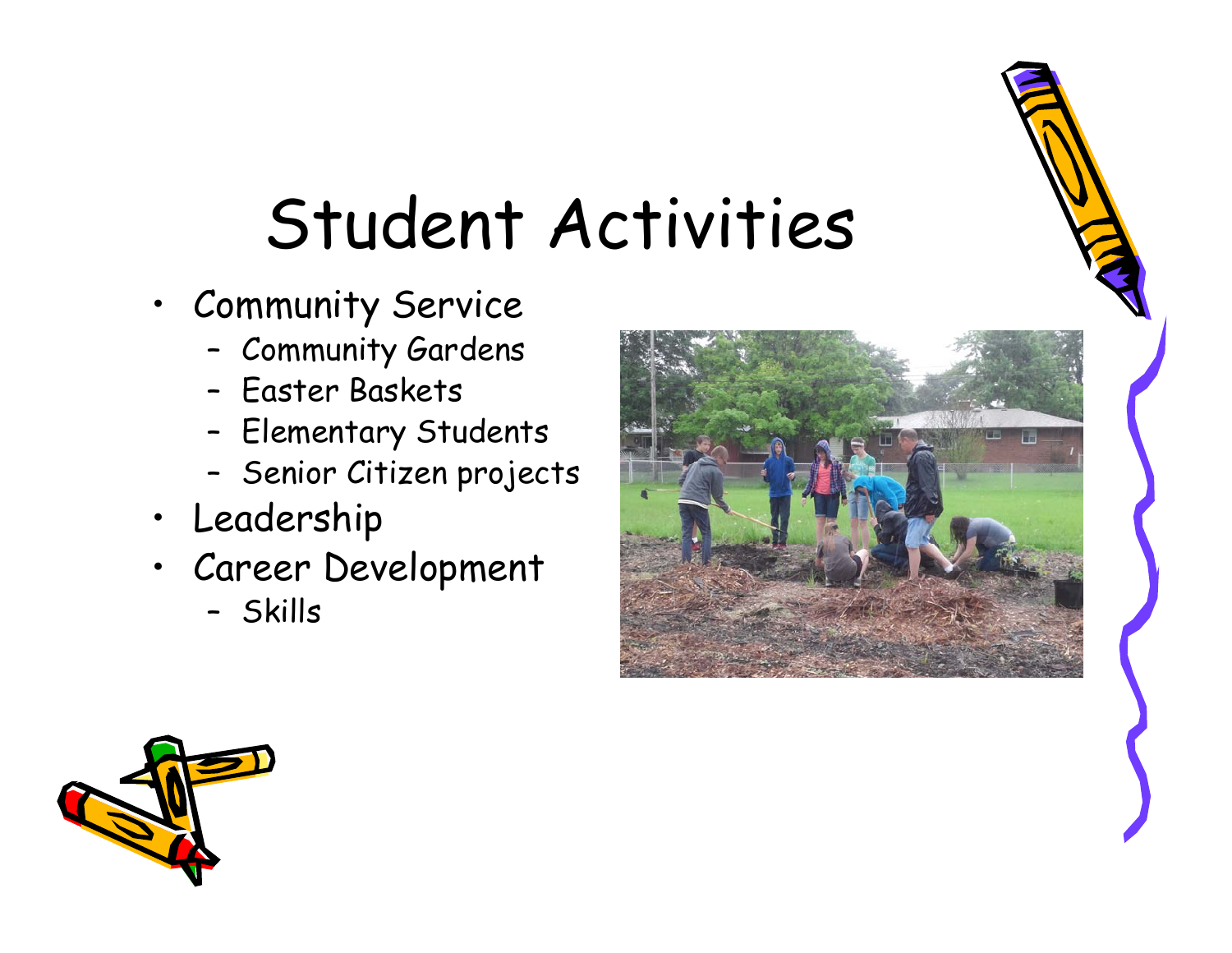## Rural Youth Development

- • Lenox Township Senior Citizens
- •Planting
- Arrangements
- • Trips to zoo and Eastern Market



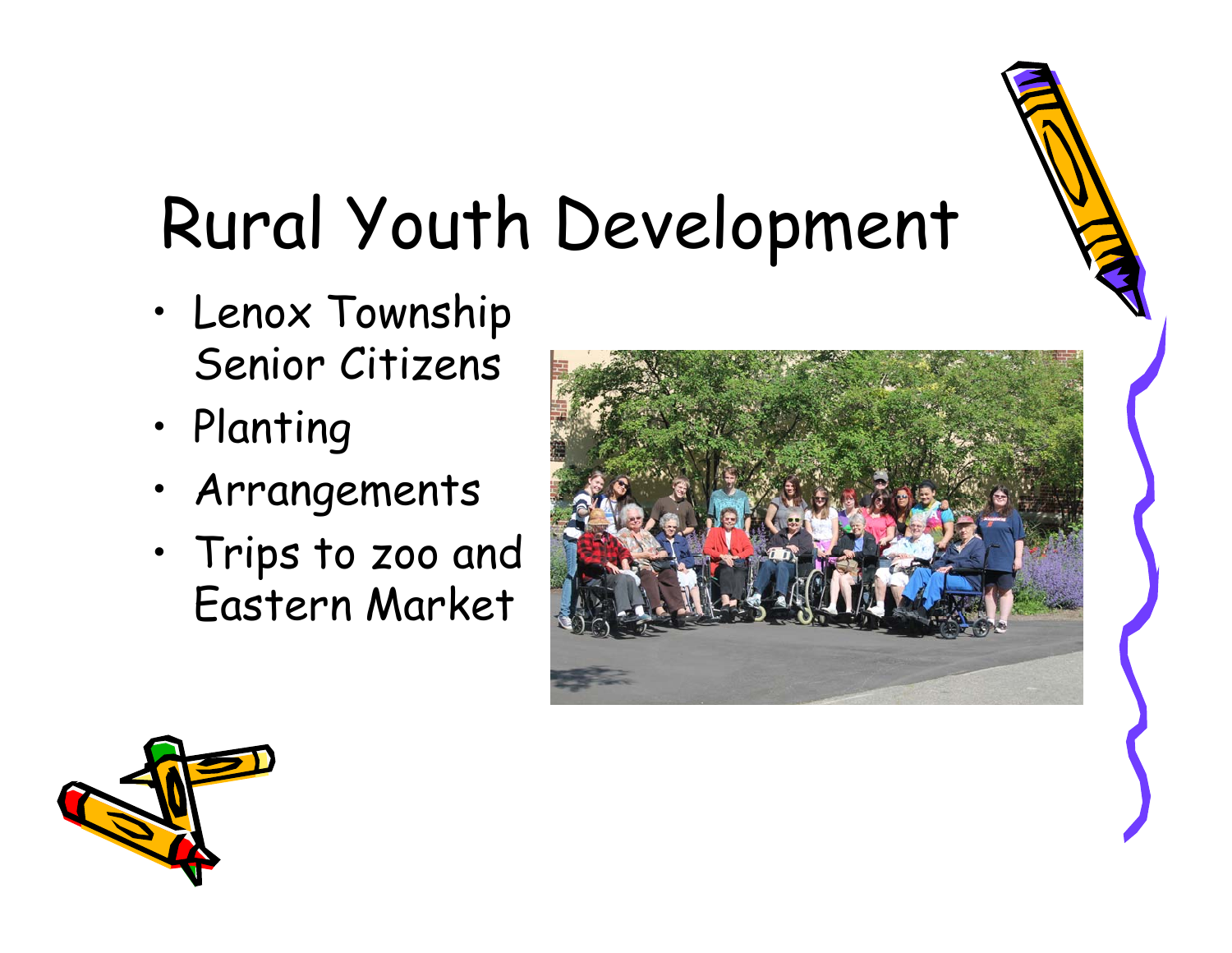## Easter Basket Donations

- • L'Anse Creuse Food Bank
- •266 baskets
- • Supported through grants and donations



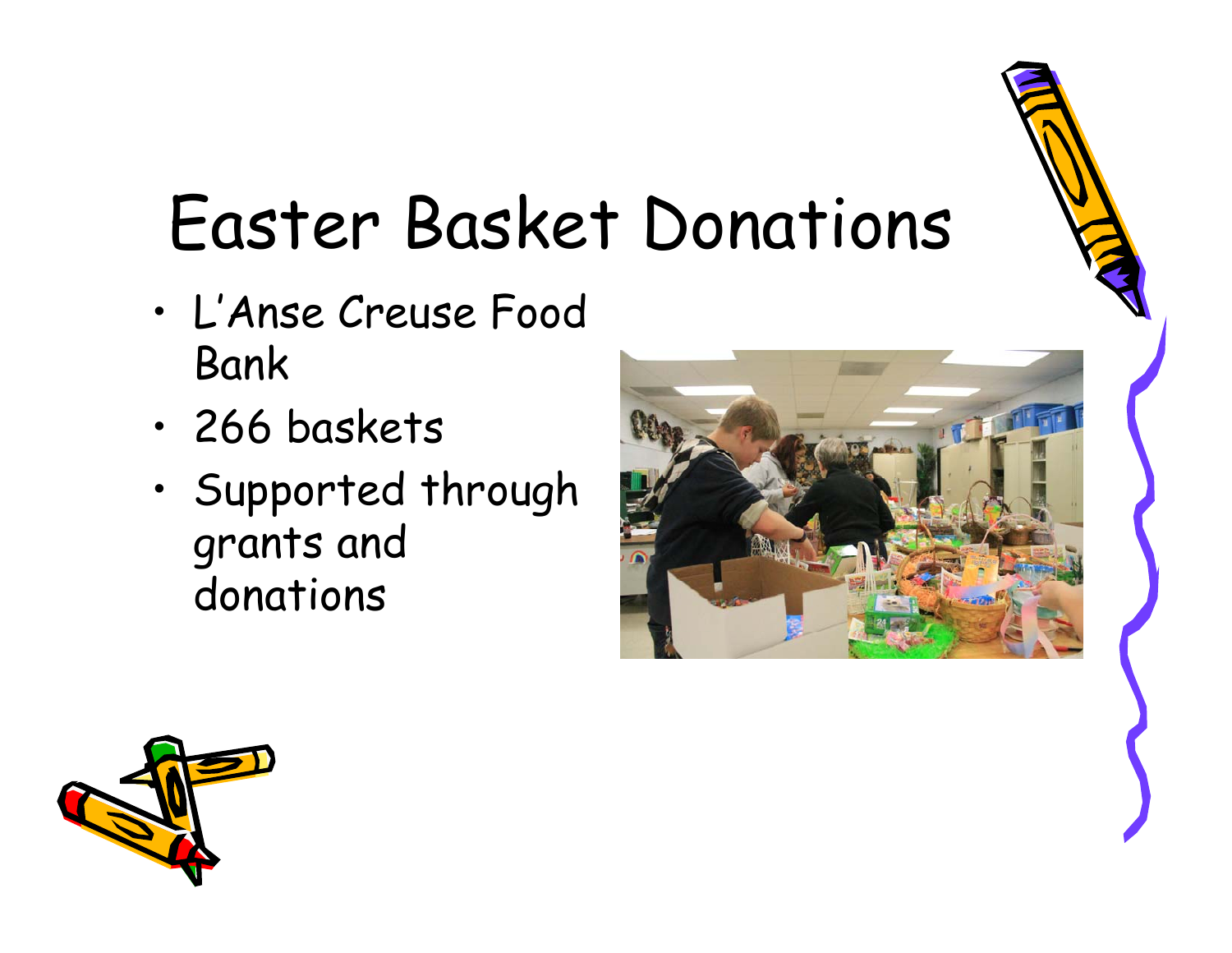## Community Gardens

- • Clinton Township, St. Luke Lutheran Church
- • St. Peters Catholic Church
- • Higgins Elementary Garden



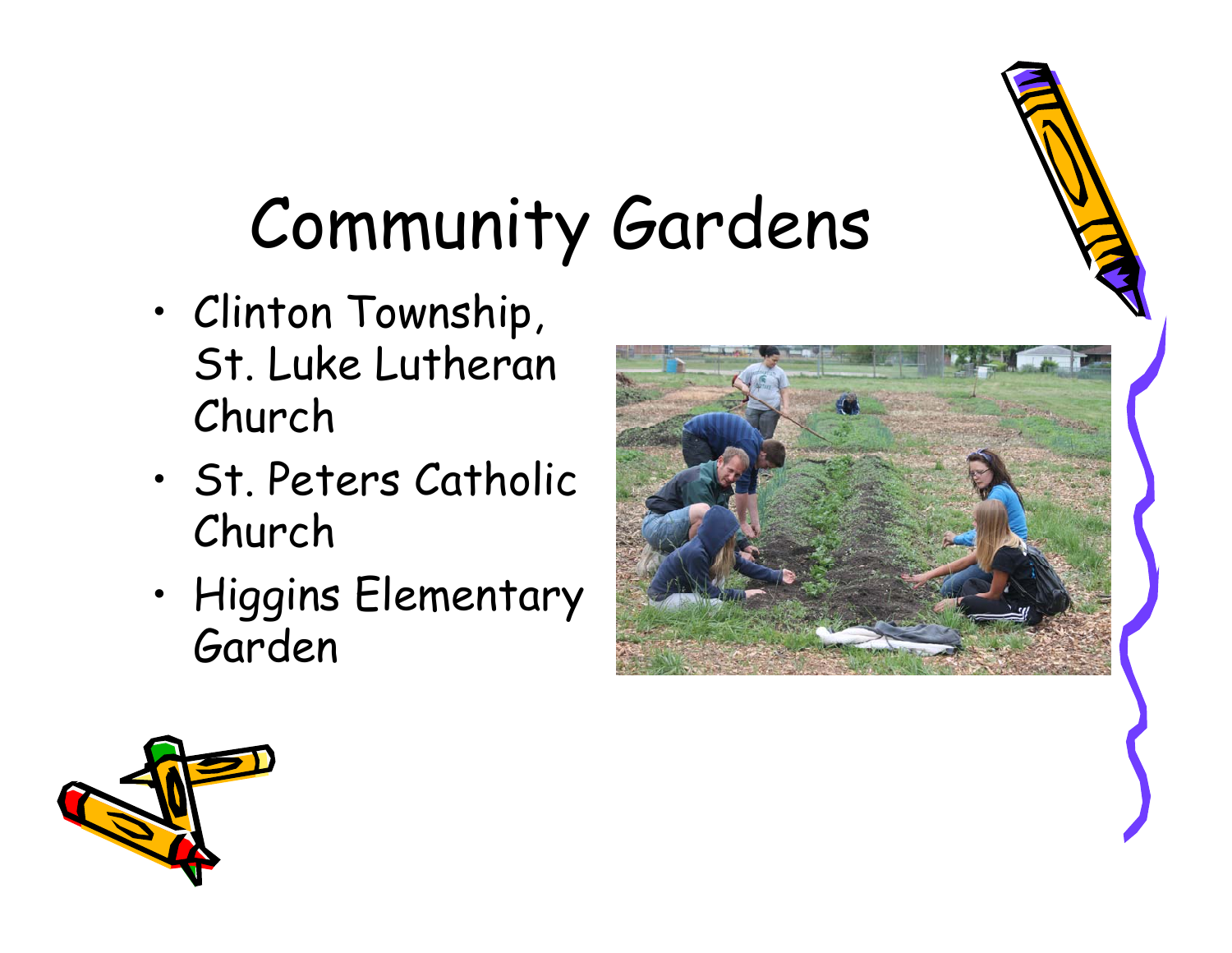### Harvest



- • Food is donated to local food banks
- • Over 1000 lbs per year
- • Raised Chickens for food banks

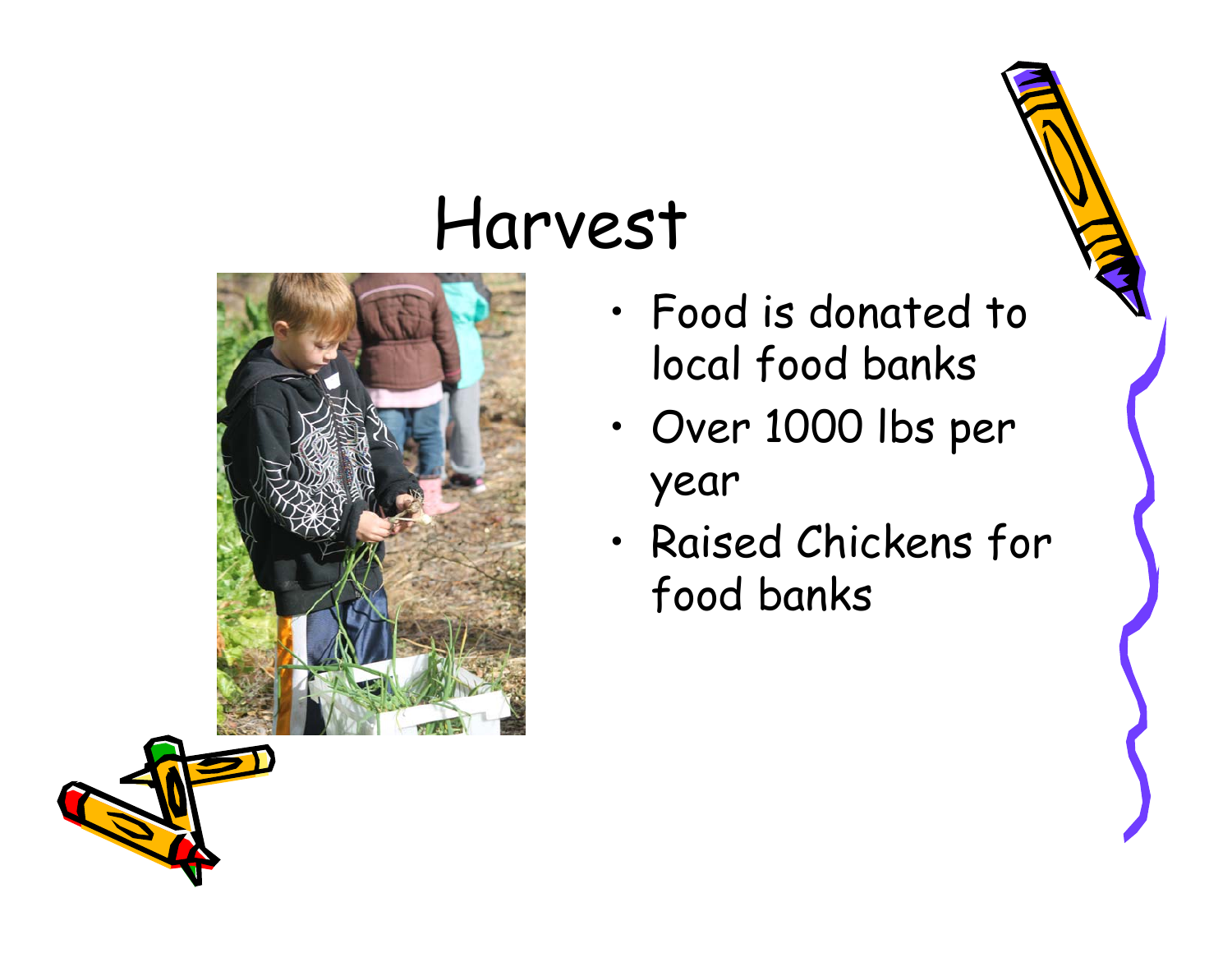## Leadership Activities

- • Speaking and demonstration contests
- • State photography internships
- •State awards



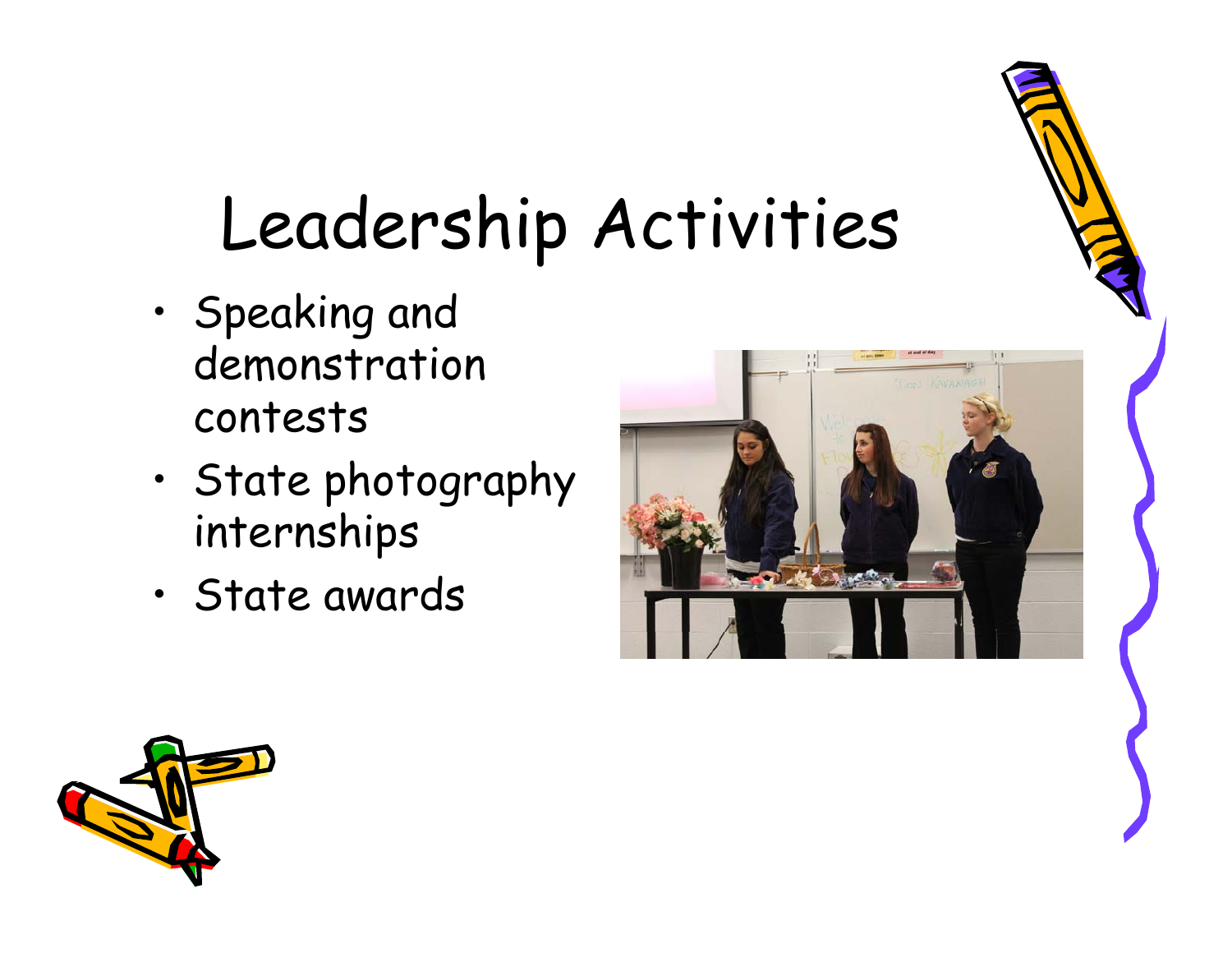### Career Development Events

- • State Greenhouse testing
- • Floral Student certification
	- – 5 certified students
- • 7 out of 9 teams medaled

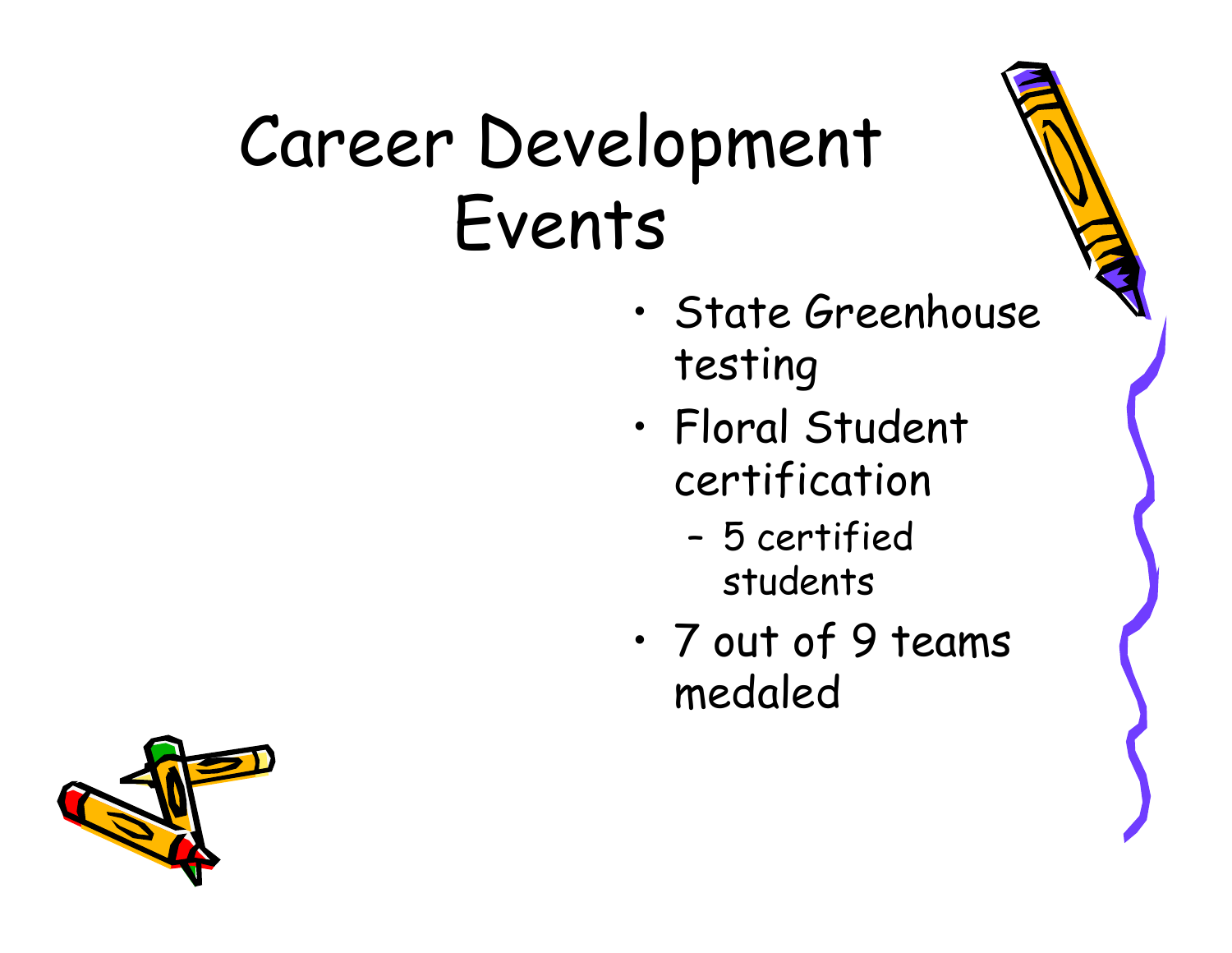## Elementary Mentoring

- • Christmas with elementary garden club
- • Planting and mothers day activities



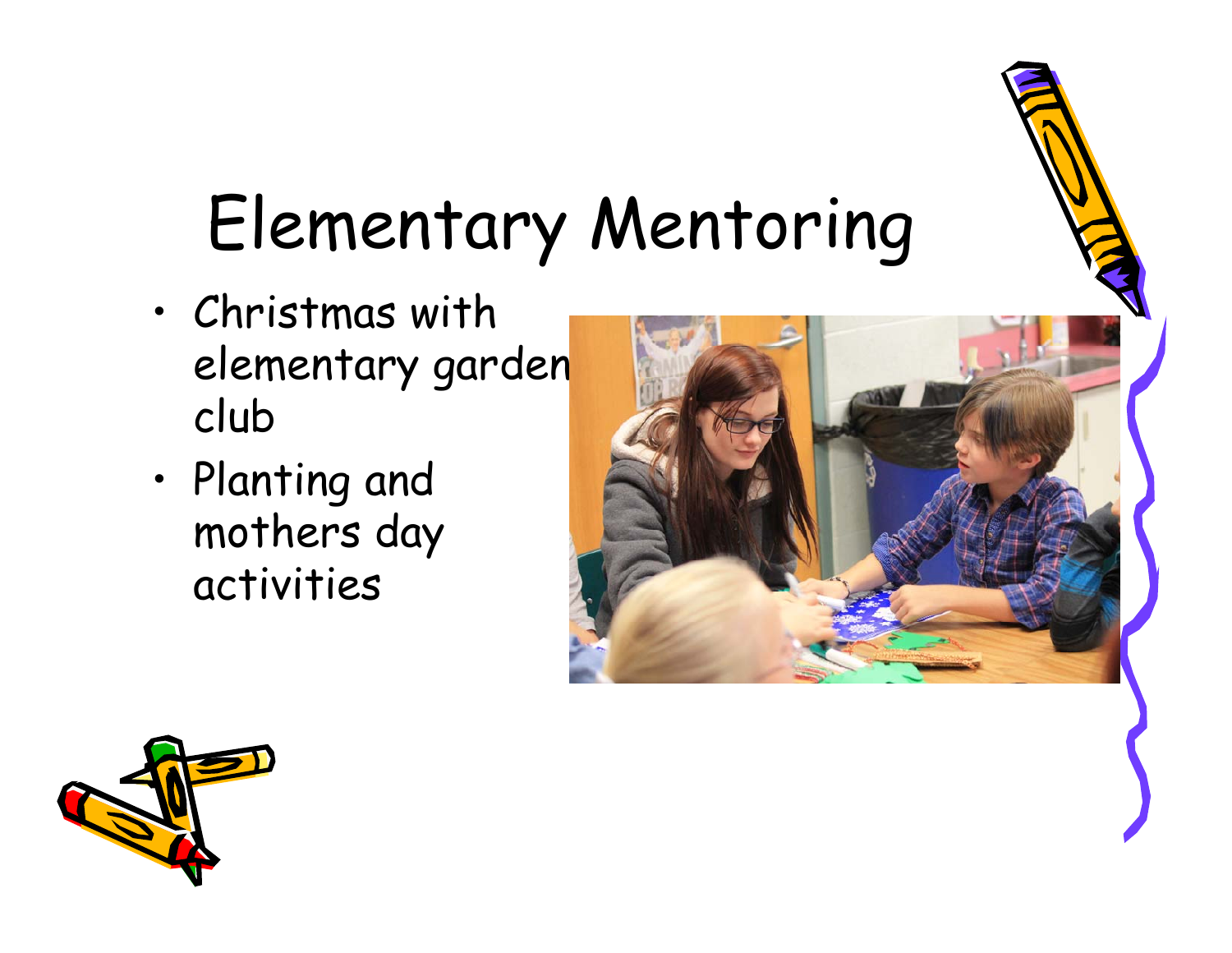# Farming



- • Students show animals at fair
- • Farm day for elementary students



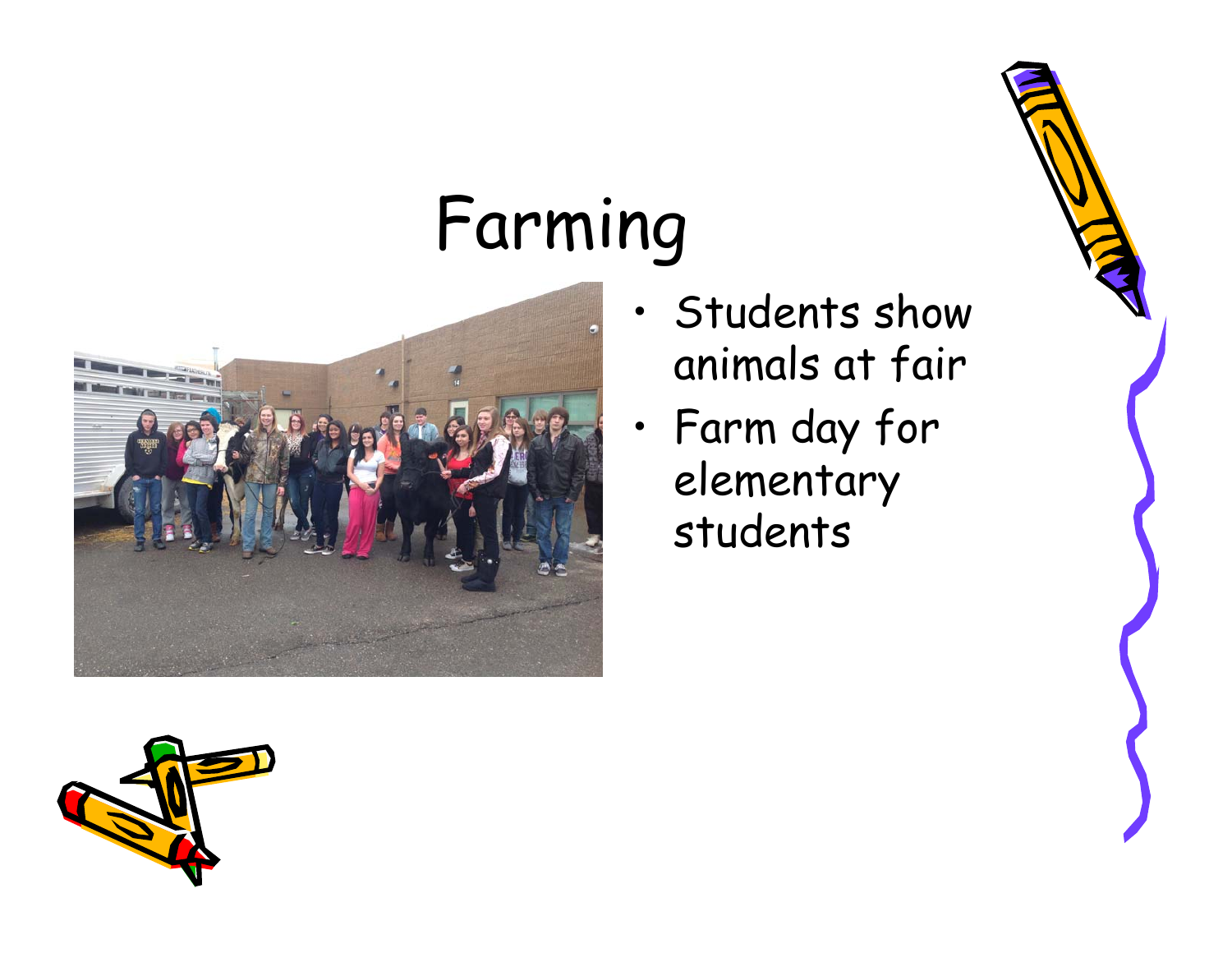### Greenhouse Class

- • Student experiments (bananas, pineapples)
- •Plant sale



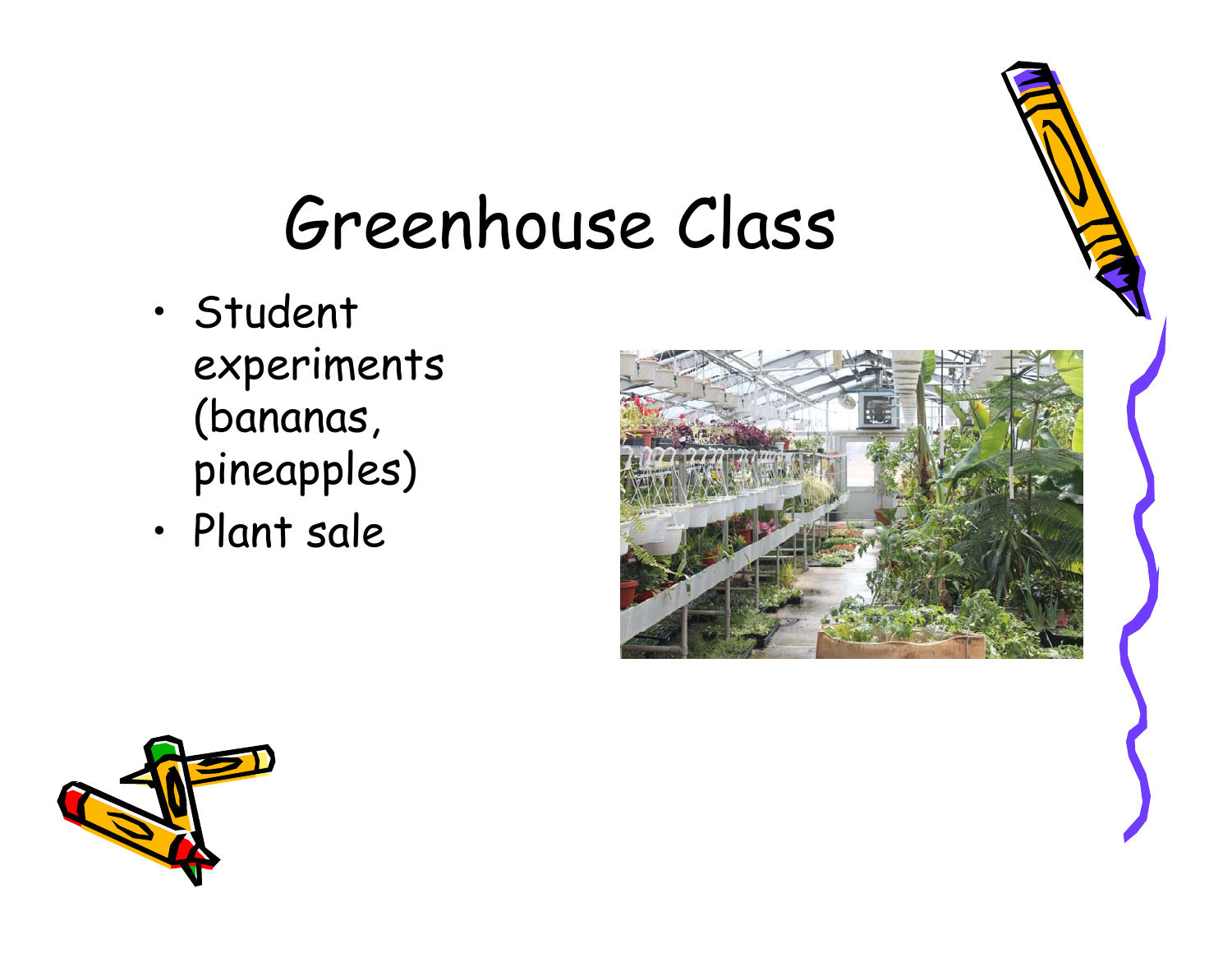## Floral



- •Weddings
- •Showers
- • Homecoming and prom
- Any occasion

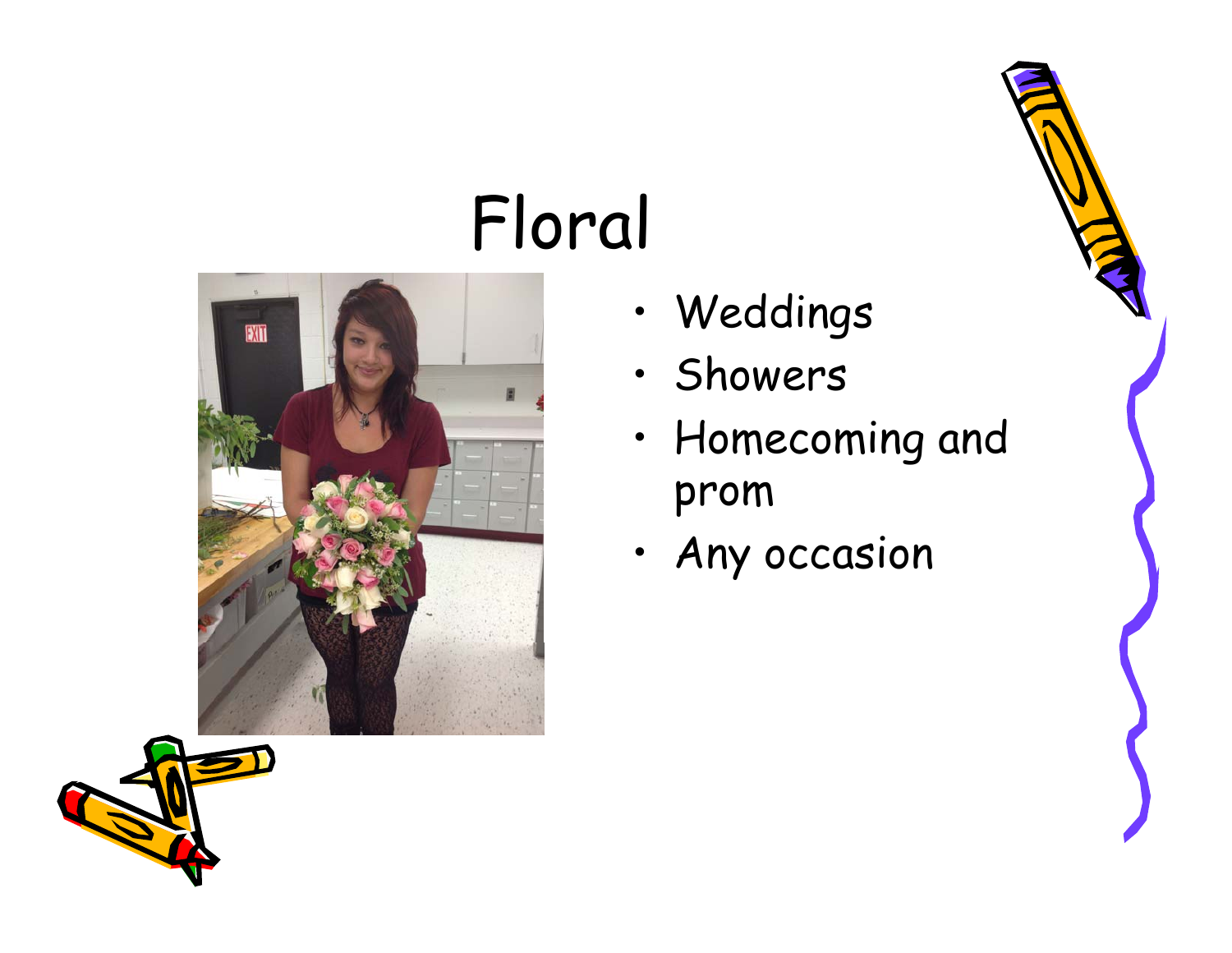## Award Winners

- Certified Student Florist Brittany H Brittany T Gabrielle G Taylor B Samantha T
- Shelby R



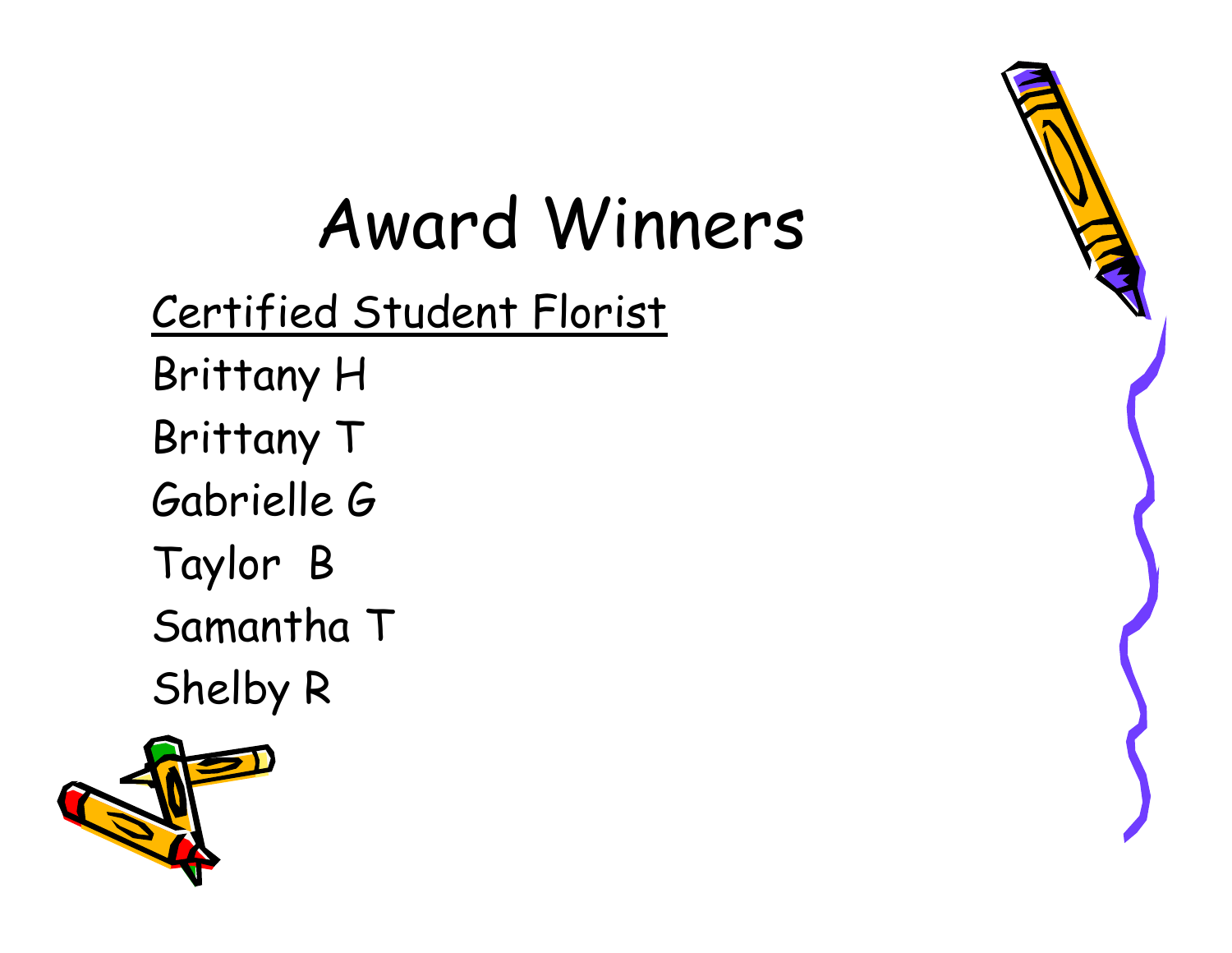### Gold Medal Winners at State (Out of 250 participants)

| Floral           |                   |
|------------------|-------------------|
| 7 <sup>th</sup>  | Taylor B          |
| <b>gth</b>       | Samantha T        |
| $11$ th          | Jared B           |
| 12 <sup>th</sup> | Gabrielle Gi      |
| 20th             | Brittany T        |
| 28 <sup>th</sup> | <b>Brittany H</b> |
| 29 <sup>th</sup> | Hannah            |
| 32nd             | Mabel             |
| 33 <sub>rd</sub> | Alex C            |
| 41st             | Katie L           |
| 49th             | Mercedes D        |
|                  |                   |



| $7$ th           | Kyle L     |
|------------------|------------|
| 8 <sup>th</sup>  | Nicole B   |
| 10 <sup>th</sup> | Jessica H  |
| 12 <sup>th</sup> | Kyle W     |
| $16$ th          | Courtney Z |
| $24$ th          | Geneva P   |
| 25 <sup>th</sup> | Michael F  |
| $27$ th          | Chris C    |
|                  |            |



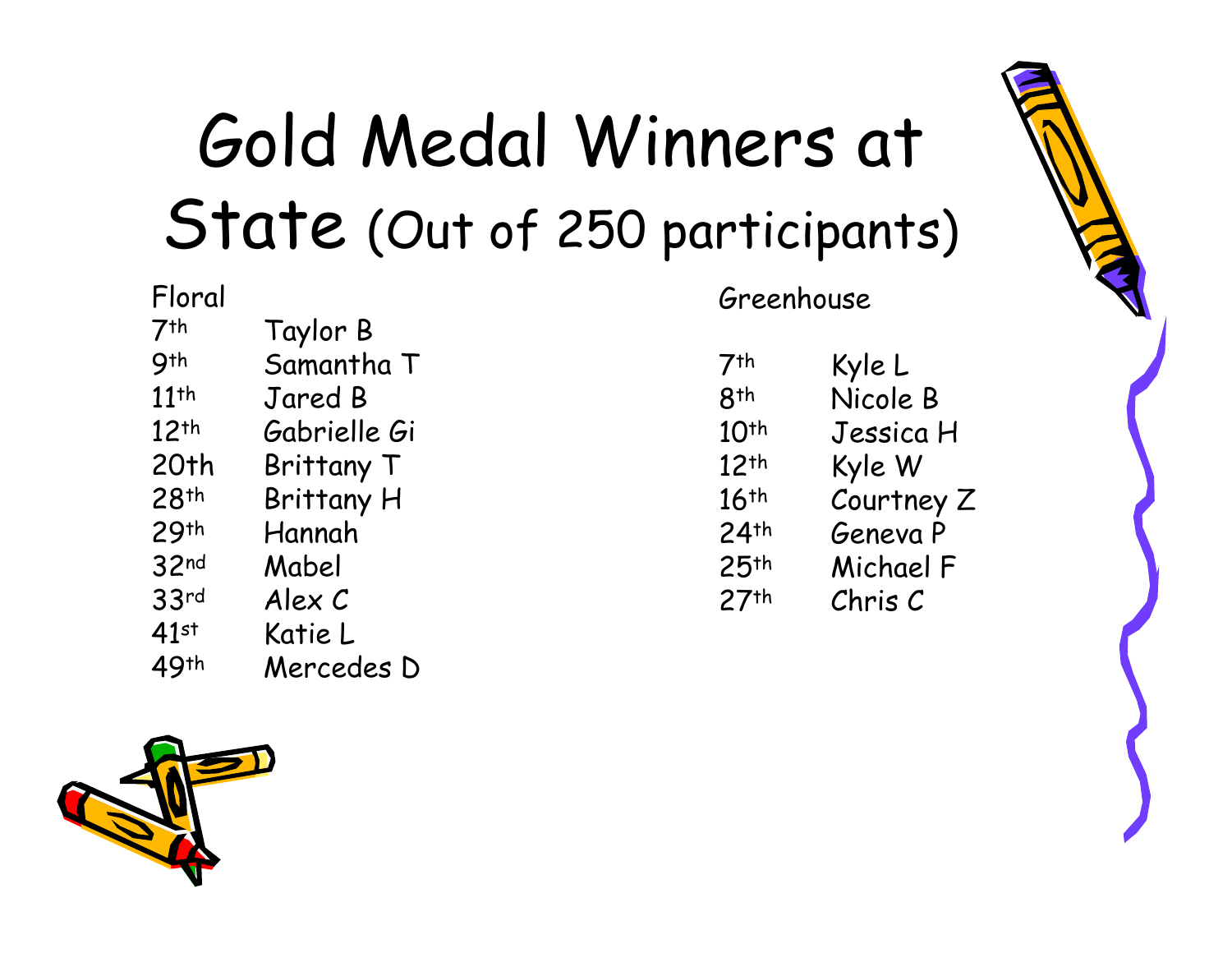#### Contact Information Shirley Tautolo Horticulture Instructor 24600 F.V. Pankow Clinton Twp, MI 48036 586-563-6570 ext 1371 tautosh@lc-ps.org



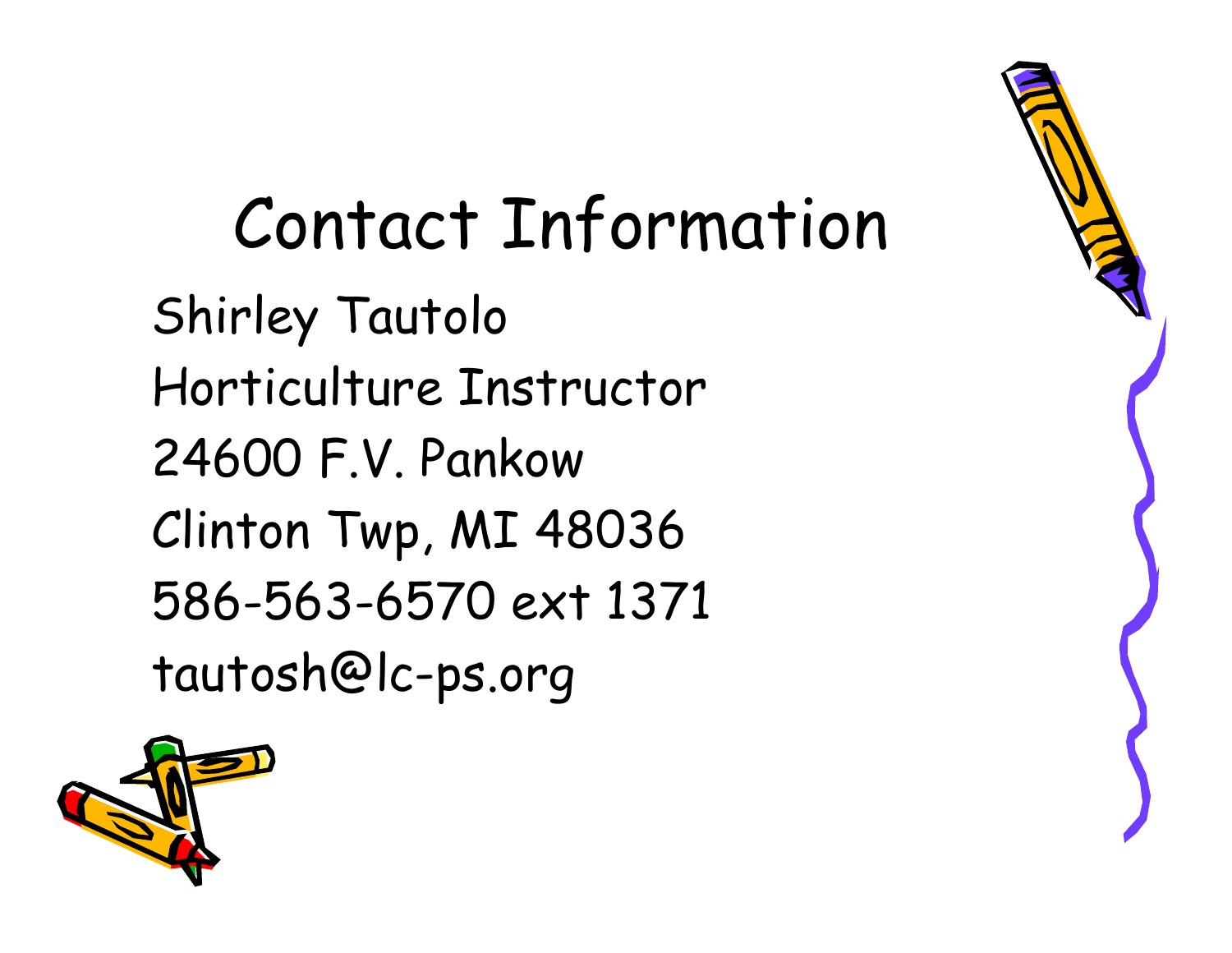

#### OFFICE OF MACOMB COUNTY TREASURER

Ted B. Wahby

1 S. Main St., 2nd Floor Mount Clemens, Michigan 48043-2312 586-469-5190 FAX 586-469-6770

Jerome T. Moffitt Chief Deputy

June 4, 2014

Fred Miller, Chairperson TO: and Members of the Finance Committee

FROM: Ted B. Wahby **Macomb County Treasurer** 

In accordance with the depository resolution, the Treasurer's Office is providing the attached amended 2014 Resolution designating Public Fund Depositories in compliance with Act 40 Public Acts of 1932 as amended.

The Macomb County Investment Portfolio is managed according to the Investment Policy for the County of Macomb as required by Public Act 20. The investment policy requires safety of principal and sufficient liquidity to meet all operating requirements.

Sincerely,

 $deQ$   $\beta$ 

WAHBY Treasurer

TBW/kf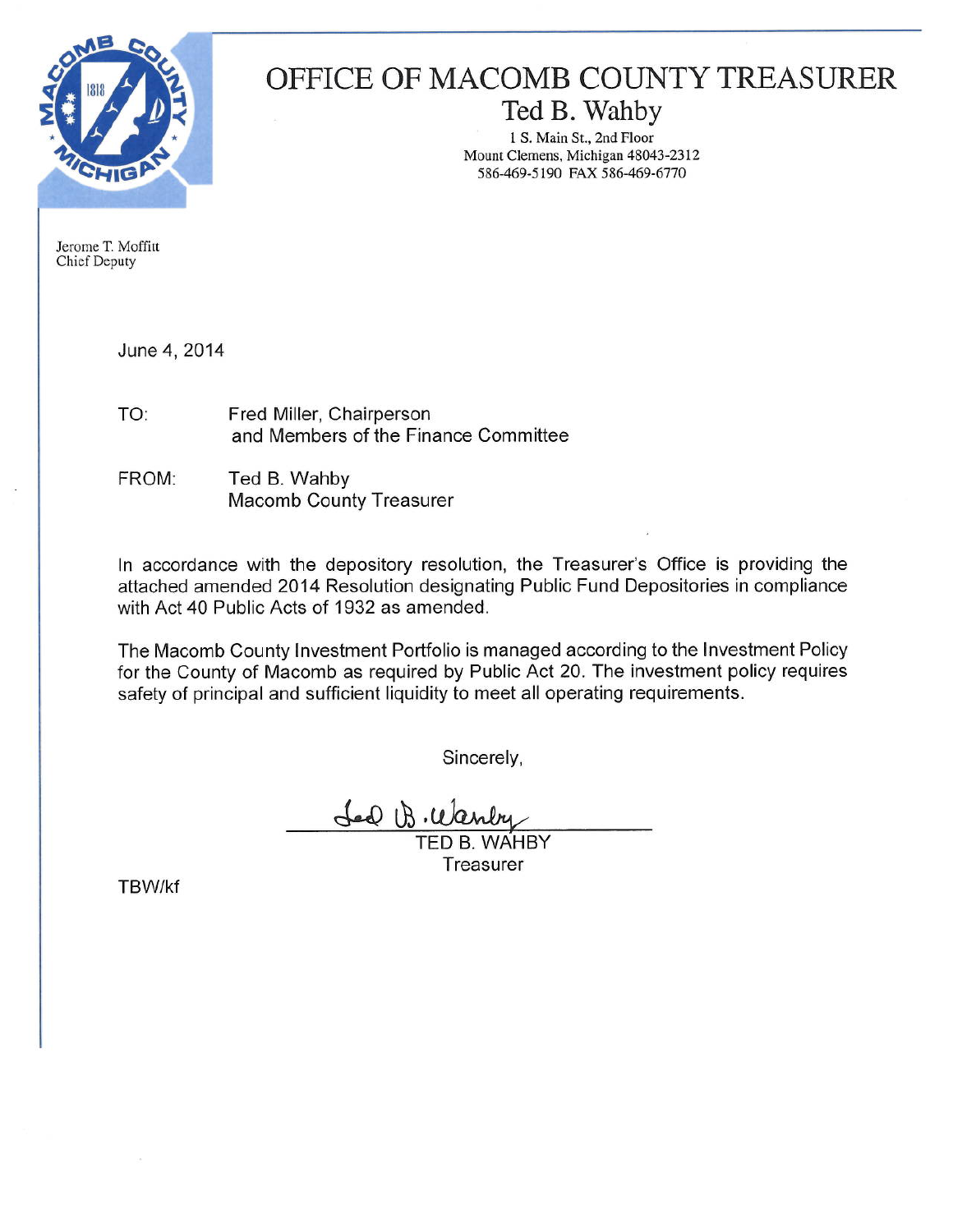RESOLUTION NO.

FULL BOARD MEETING DATE **AGENDA ITEM:** 

and a state

#### MACOMB COUNTY, MICHIGAN

RESOLUTION TO \_\_\_\_ ADOPT THE 2014 DEPOSITORY RESOLUTION.

INTRODUCED BY: FRED MILLER, CHAIRPERSON,

**FINANCE COMMITTEE** 

**COMMITTEE /MEETING DATE** 

Finance  $6-5-14$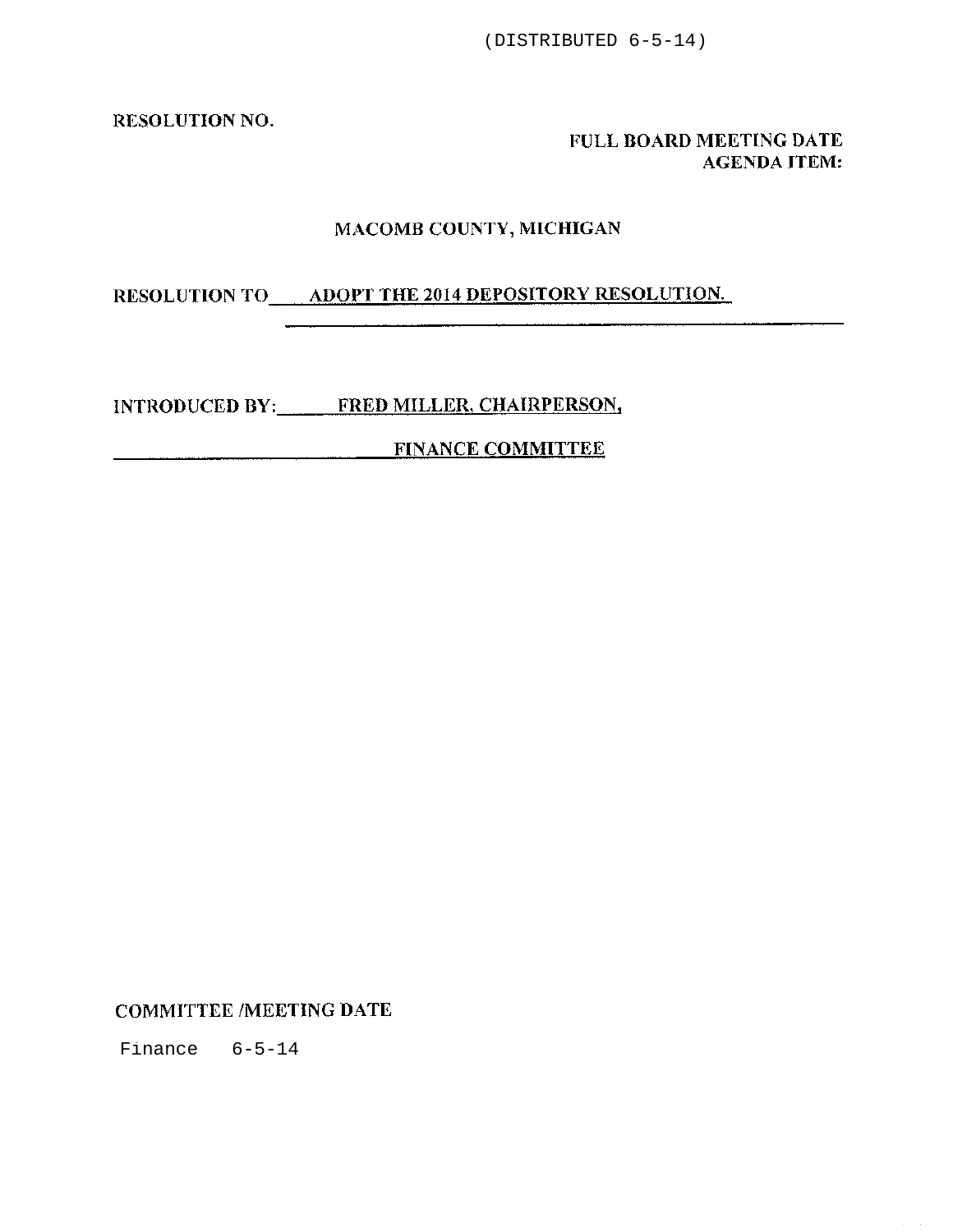Official Resolution Of the Board of Commissioners Macomb County, Michigan

#### A Resolution Designating Public Fund Depositories In Compliance With Act 40<br>Public Acts of 1932 As Amended

**Whereas,** Act No. 40 of the Public Acts of 1932 as amended entitled "An Act to Provide for the Designation of Depositories for Public Monies; to Prescribe the Effect thereof on the Liability for such Deposits, To Suspend

Whereas, the Macomb County Treasurer has requested the adoption of the within resolution, and the repeal of all resolutions inconsistent herewith.

Now Therefore, Be it Resolved By The Board of Commissioners, Speaking For And On Behalf Of All County Citizens As Follows:

One

That pursuant to Section 2, of Act 40 of the Public Acts of 1932 as amended, the Board of Commissioners of the County of Macomb hereby designates as authorized depositories of all public monies, including tax monies, comin

Bank of America Charter One Chase First Merit Comerica<br>Fifth Third Bank First State Bank Flagstar Bancorp<br>Huntington Banks<br>Key Bank<br>PNC Bank TALMER Bank & Trust<br>TCF National Bank<br>Level One Bank

Two

Be It Further Resolved by the Macomb County Board of Commissioners that the following rules of procedure and guidelines relative to deposit of public monies by the Macomb County Treasurer are hereby adopted in accordance